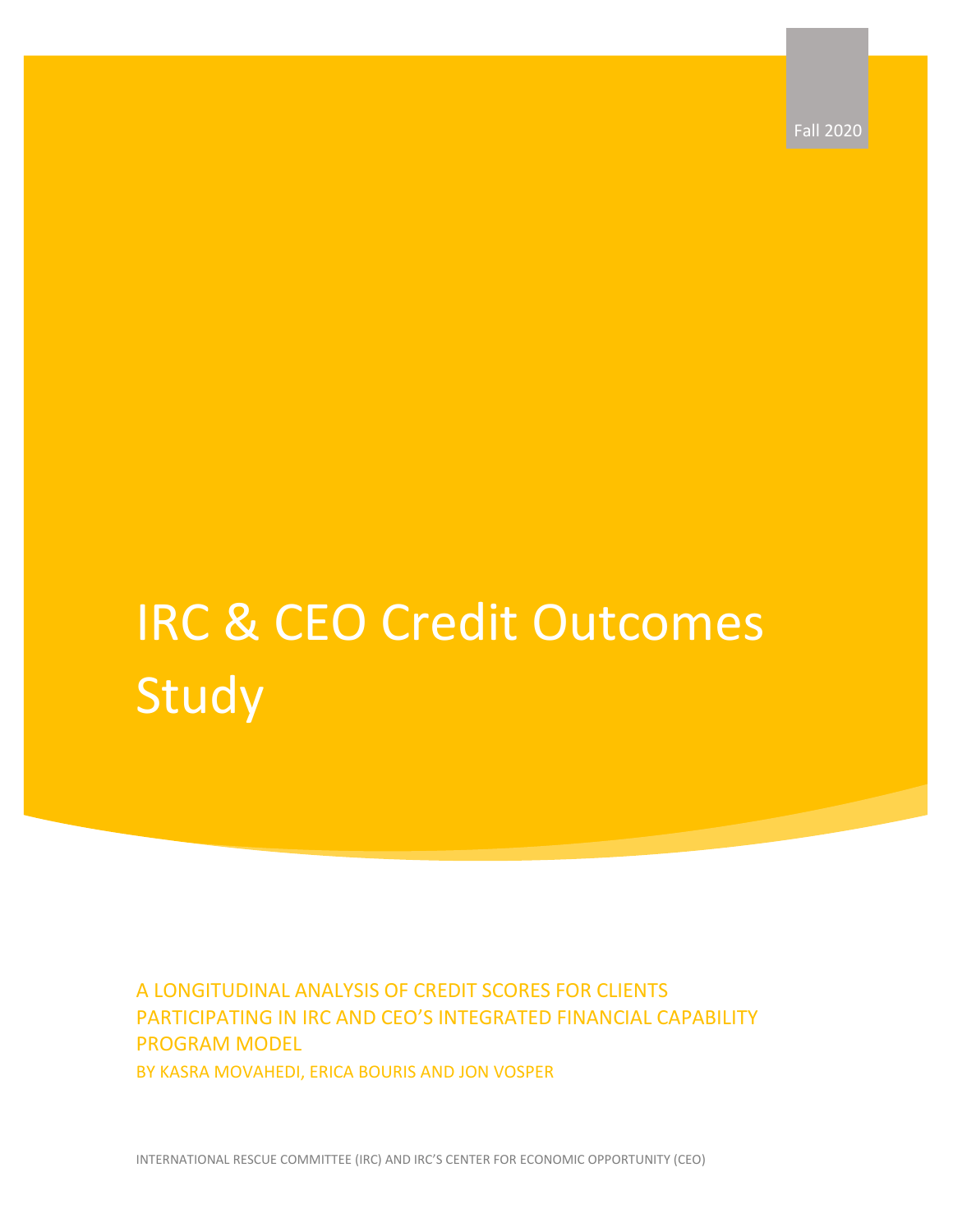#### **AKNOWLEDGEMENTS**

The authors would like to extend our immense gratitude and thanks to the **front-line staff of the International Rescue Committee**, who have and continue to work tirelessly and through immense challenges to help thousands of families navigate the unprecedented COVID-19 crisis while also wading through it all themselves. Without their compassionate connection to vulnerable communities and their conviction for affecting positive change, nothing of merit or note that you may read about in this study would have been accomplished.

And to the donors and supporters who have made our work possible:

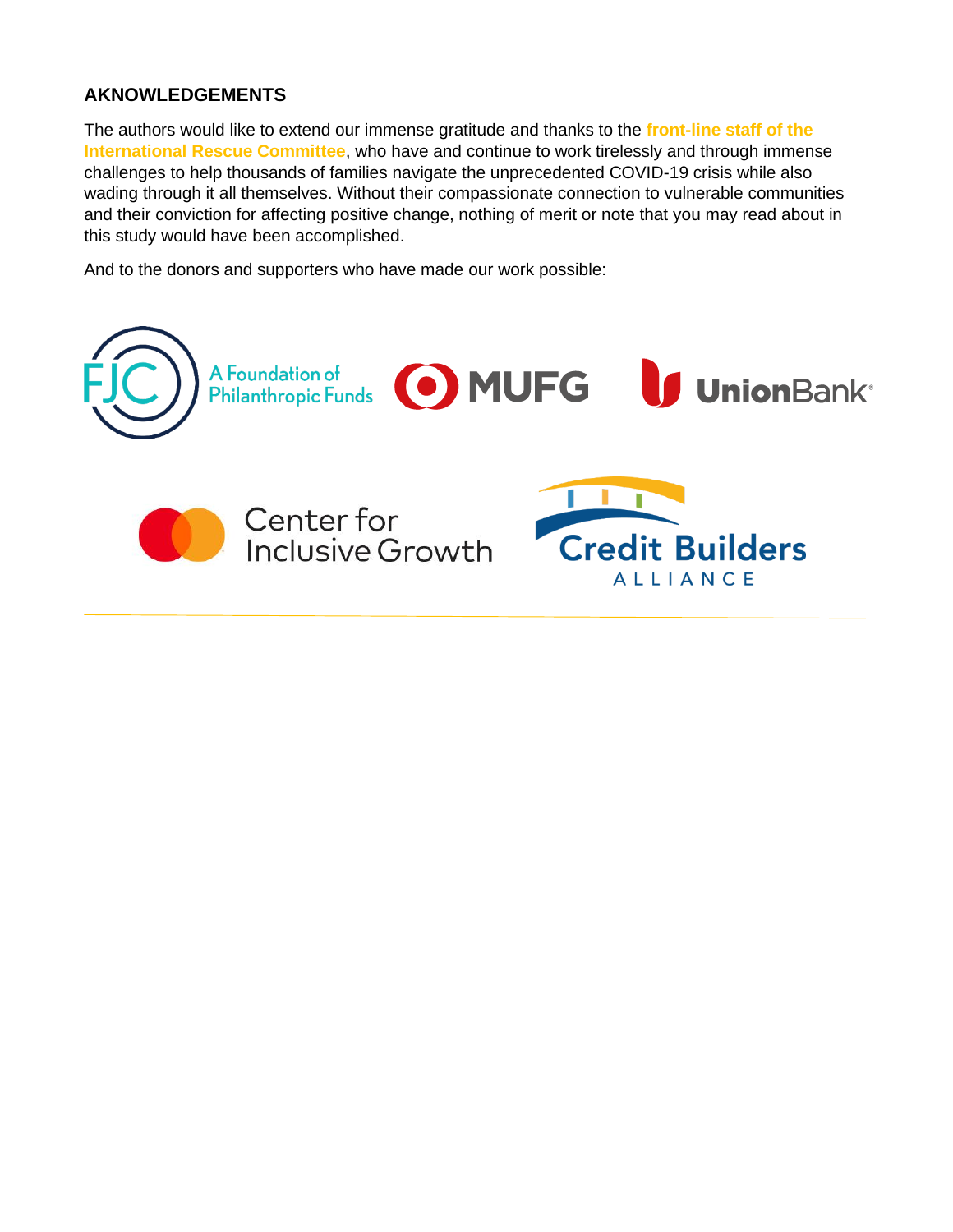

## **Credit Outcomes Study**

**A longitudinal analysis of credit scores for clients participating in IRC and CEO's integrated financial capability program model**



### **Executive Summary**

The [International Rescue Committee](http://www.rescue.org/) (IRC) works in 25 communities in the U.S. serving more than 50,000 primarily low-income refugee and immigrant clients each year. A continuum of economic empowerment programs – including workforce development, financial capability services, and small business development services – are offered in an accessible, welcoming, community-based setting.

In 2016, IRC founded a subsidiary financial institution, the [Center for Economic Opportunity](http://www.irc-ceo.org/) (CEO), to help further catalyze the economic gains of clients by offering low and no-cost loan products to clients engaged in IRC's social service and anti-poverty efforts. Since inception, CEO has made more than 2,200 loans totaling \$5M financed to clients engaged in IRC's programs. Loans offered range from 0% Credit-Building Microloans to business and consumer loans up to \$20,000. All applicants first participate in financial education and most are connected to a trained IRC Financial Coach during their engagement with CEO's loan products. 95% of CEO's borrowers are low-income and 67% had bad or no credit score at time of loan application.

IRC and CEO recently collaborated on a long-term study of the impacts of our model on the credit scores of participants. The analysis draws on credit data from 1,234 individuals, including baseline and follow-up credit scores with an **average of 668 days** between score pulls.

The results are summarized below and offer compelling case for the integrated "financial products + financial programs" model being implemented by IRC and CEO.

- 68% of all borrowers (n=1,234) realized a net increase in their  $FICO^@$  Score, with an average final score of 662
- 73% of all borrowers who started with no credit score (n=617) successfully achieved a positive FICO® Score, with an average final score of 678
- 83% of all borrowers (n=1,234) either improved (56%) or maintained (27%) their starting credit tier

The figure below represents comparison of aggregate client FICO<sup>®</sup> Scores at baseline vs follow-up.



N=1,234 Clients. 668 days average time between baseline and follow-up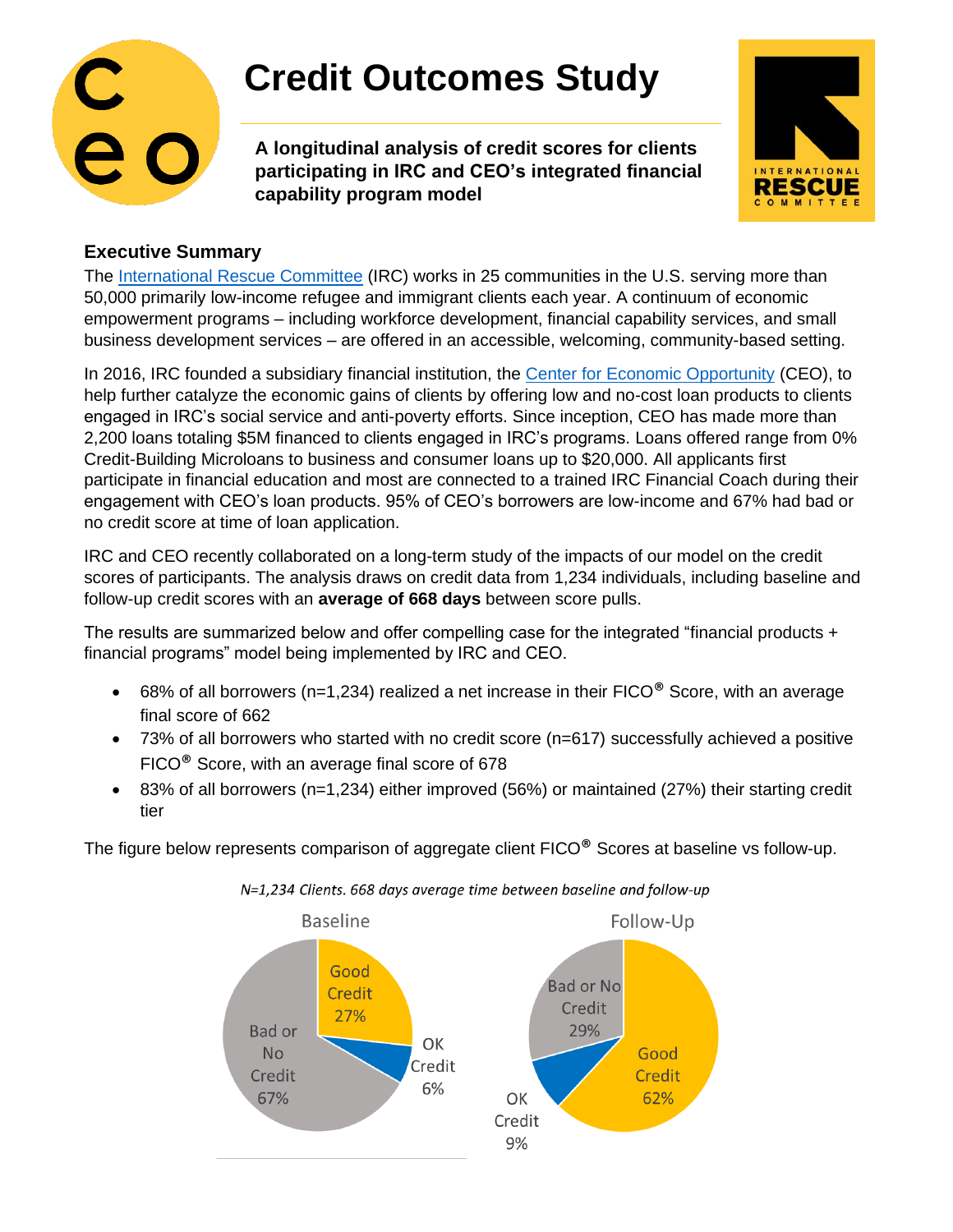The analysis presented in this report shows a promising correlative relationship between IRC and CEO's model of service delivery and increases in the credit scores of some of America's most economically marginalized individuals. **Credit Tiers Used in Analysis**

Key findings suggested by the data include:

• Financial coaching and credit education, coupled with accessible loan products, may have significant potential to produce longterm positive impacts on credit scores, financial behaviors, and in-turn, the financial security of participants

| Credit Tiers Used in Analysis |                     |  |
|-------------------------------|---------------------|--|
| <b>GOOD CREDIT</b>            | Over 720            |  |
|                               | Between 680 and 719 |  |
|                               | Between 640 and 679 |  |
| <b>OK CREDIT</b>              | Between 600 and 639 |  |
| <b>BAD OR NO CREDIT</b>       | Insufficient Credit |  |
|                               | Under 600           |  |

- Clients with 'insufficient credit for scoring' may be better positioned to rapidly achieve positive credit outcomes vs. those who already have an established credit history
- Clients with already-low FICO scores see less gains as compared to clients across all other credit tiers
- Credit outcomes between men and women are generally consistent

While more research is needed, the analysis presented here offers an encouraging assessment of the potential in IRC and CEO's blended model of financial capability programming. Further, it lays the groundwork for other stakeholders to deepen investment in and engagement with this model to continue to learn about the ways in which an integrated approach to building credit and financial resilience among low-income families may be a key component in building sustainable pathways out of poverty.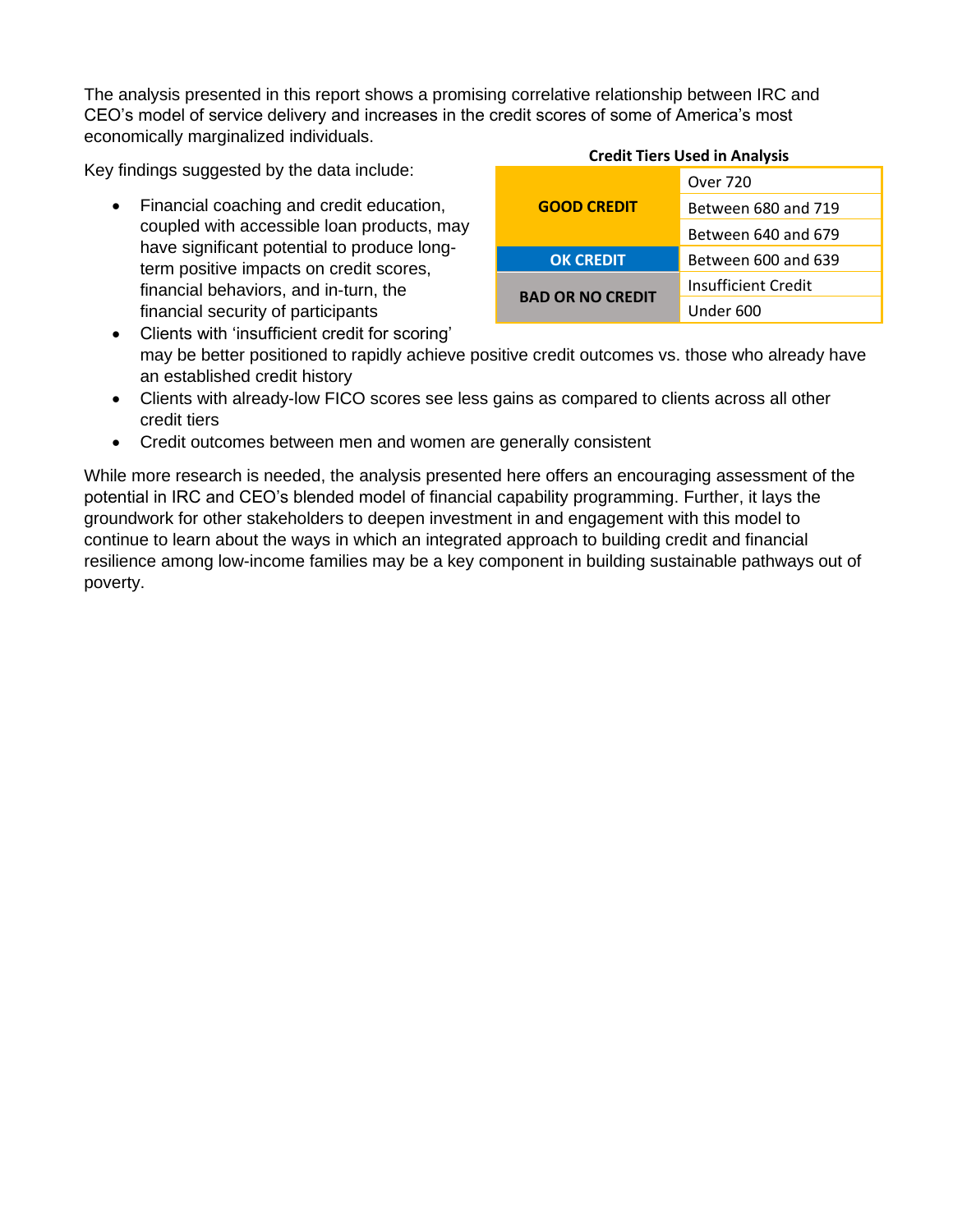#### **Organization Profiles**

The *[International Rescue Committee](http://www.rescue.org/)* **(IRC)** works in 25 communities in the U.S. serving more than 50,000 primarily low-income refugee and immigrant clients each year. IRC has an incredible degree of linguistic and cultural competence and notably strong connections with "hard-to-reach" communities of immigrants from countries of lesser diffusion.

In each locality, IRC operates as a community-based organization offering a host of programs from Youth and Immigration and Legal Protection to Health, Refugee Resettlement and Workforce programs.

In the past five years, IRC has also invested in **Financial Capability** programs and now houses more than 30 full-time, trained<sup>1</sup> Financial Coach staff positions that offer clients a mix of classroom instruction and 1:1 support in managing finances, learning and building credit and co-creating plans for continued economic advancement.

IRC Financial Coaches serve as the bridge to the *[Center for Economic](http://www.irc-ceo.org/)  [Opportunity's](http://www.irc-ceo.org/)* **(CEO)** loan products. Founded as a subsidiary of the IRC in 2016, CEO is certified as a national Community Development Financial Institution (CDFI) Loan Fund and offers small-dollar consumer and business loans to clients engaged in IRC Financial Capability and other related programs.

Since 2016, CEO has originated more than 2,200 loans totaling \$5M financed through partnership with IRC. CEO's borrowers are directly reflective of the diversity and the underlying economic vulnerability of IRC's clients: 95% of borrowers are classified as low-income, with average earned annual incomes of \$28k supporting household with an average of 3.6 individuals. 67% of CEO's borrowers had bad or no FICO at time of application, and borrowers arrived in the U.S. from over 70+ countries.

CEO is currently operating in all 25 IRC locations across the U.S. The organization holds multiple consumer lending licenses and is organized as a 501(c)(3) non-profit.

#### **IRC + CEO Model (Intervention)**

CEO's loans are designed to work synergistically with IRC's economic empowerment programs to maximize the positive impacts of our common clients and help achieve results neither a CEO loan nor an IRC program could generate alone. For example, CEO's Credit-Building loans are accessible by anyone engaging with IRC Financial Education training, while Auto and Education loans offer access to supportive financing at low rates for clients in IRC workforce programs seeking to find a job or finish training to begin a new career.

The model has the below features and benefits:

**IRC Financial Capability Programs**

 **3,600+** Total clients served each year

 **30+** Financial Coaches on Staff

 **6,100+** 1-1 coaching sessions annually

#### **CEO Lending Stats**

 **2,200** Loans originated since 2016

 **\$5M** Total Financed

 **95%** Of CEO's borrowers

are low-income

 **98%** CEO loan repayment rate

 $1$  Over 30 IRC Financial Coaches across the U.S. have completed and passed the Central New Mexico Community College's 60-hour Financial Coaching training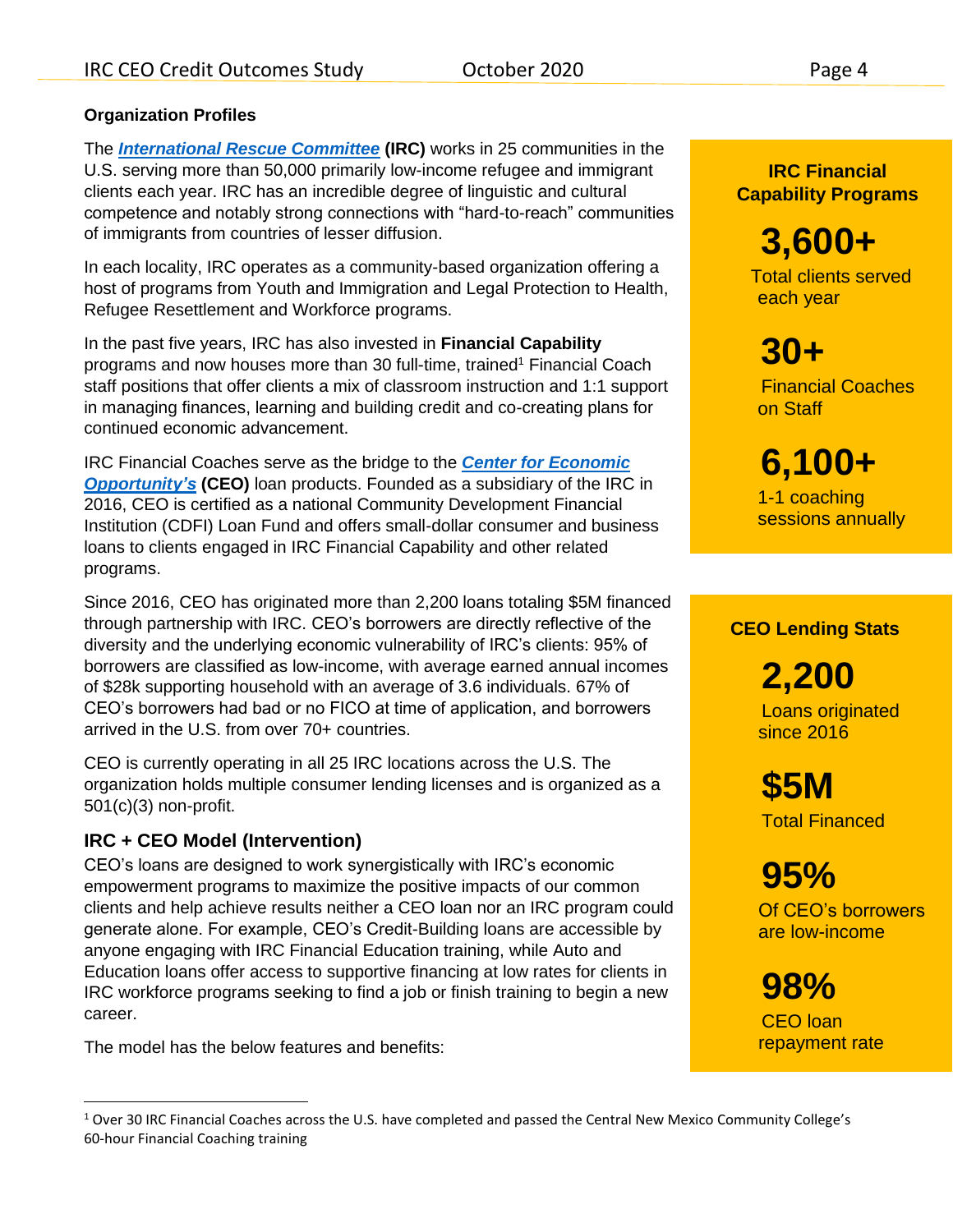- All applicants first participate in IRC Financial Education Training, usually offered by a certified IRC Financial Coach. Most applicants also receive 1:1 personal budgeting and credit counseling during the course of their loan application.
- CEO leverages IRC's linguistic and cultural competence to bring loan products to diverse families disconnected from the financial mainstream (we've made loans to borrowers from more than 70 unique countries)
- CEO reports all borrower repayment information to the three major credit bureaus and services all loans to maturity; CEO has notable pro-consumer collection policies, such as easy-to-obtain loan modifications, no late fees and no hidden charges beyond the list price of loans.
- If borrowers run into problems after receiving a loan, CEO and IRC can work in tandem to help address the client's issues to help get things back on track.

#### **Notes on Data and Methodology**

All clients explicitly consent to participation in long-term credit

#### **CLIENT SPOTLIGHT: Noreen from Pakistan**



Noreen arrived in the U.S. as a refugee from Pakistan in 2018 with her husband and 2 children. After engaging with IRC + CEO services, she took out several Credit-Building loans and now has an excellent credit rating. She is currently working on starting a fashion design business in Phoenix, AZ.

studies as part of their engagement with IRC and CEO. The clients all "opted in" to services and as such, likely had a range of pre-existing factors that potentially influenced their financial data and behaviors. For example, the clients may have had higher level of motivations to improve their financial circumstances than a similar population of individuals who did not participate. It is also possible this client group had higher levels of financial distress than a similar population of individuals, perhaps motivating them to seek out loans (cash) and/or the support of a financial coach during a period of financial hardship. While this does place some limitations on the types of analysis that can be conducted, IRC and CEO see this approach as a first, critical step in reviewing a data set – longitudinal credit data from very low-income, primarily non-English speaking individuals – as a significant opportunity to advance learning and conversation about promising program models.

The baseline data used in the study consists primarily of  $\mathsf{FICO}^\circ$  Scores<sup>2</sup> captured at loan application and extends back to 2016. The follow-up pulls were conducted during the period of March and April 2020 using exclusively "soft inquiry" credit pulls. The initial raw data set consisted of 1,446 individual borrower records, which was reduced by iterations of quality checks to remove erroneous/incomplete information. The data was further reviewed to exclude any records where the baseline and follow-up dates were less than 90 days apart to ensure sufficient time for credit impacts to be realized. No other

<sup>&</sup>lt;sup>2</sup> For the baseline pulls, the majority used the FICO 8 scoring model (which incorporates data from all three bureaus), though some accounts had baseline captured using the FICO 4 model (which only uses data from TransUnion). All follow-up pulls were captured using the FICO 8 scoring model. The differences between the scoring models are not believed to have meaningfully impacted this analysis, especially given most participants were relative newcomers to the U.S. with limited, if any, existing credit data upon initial engagement with services.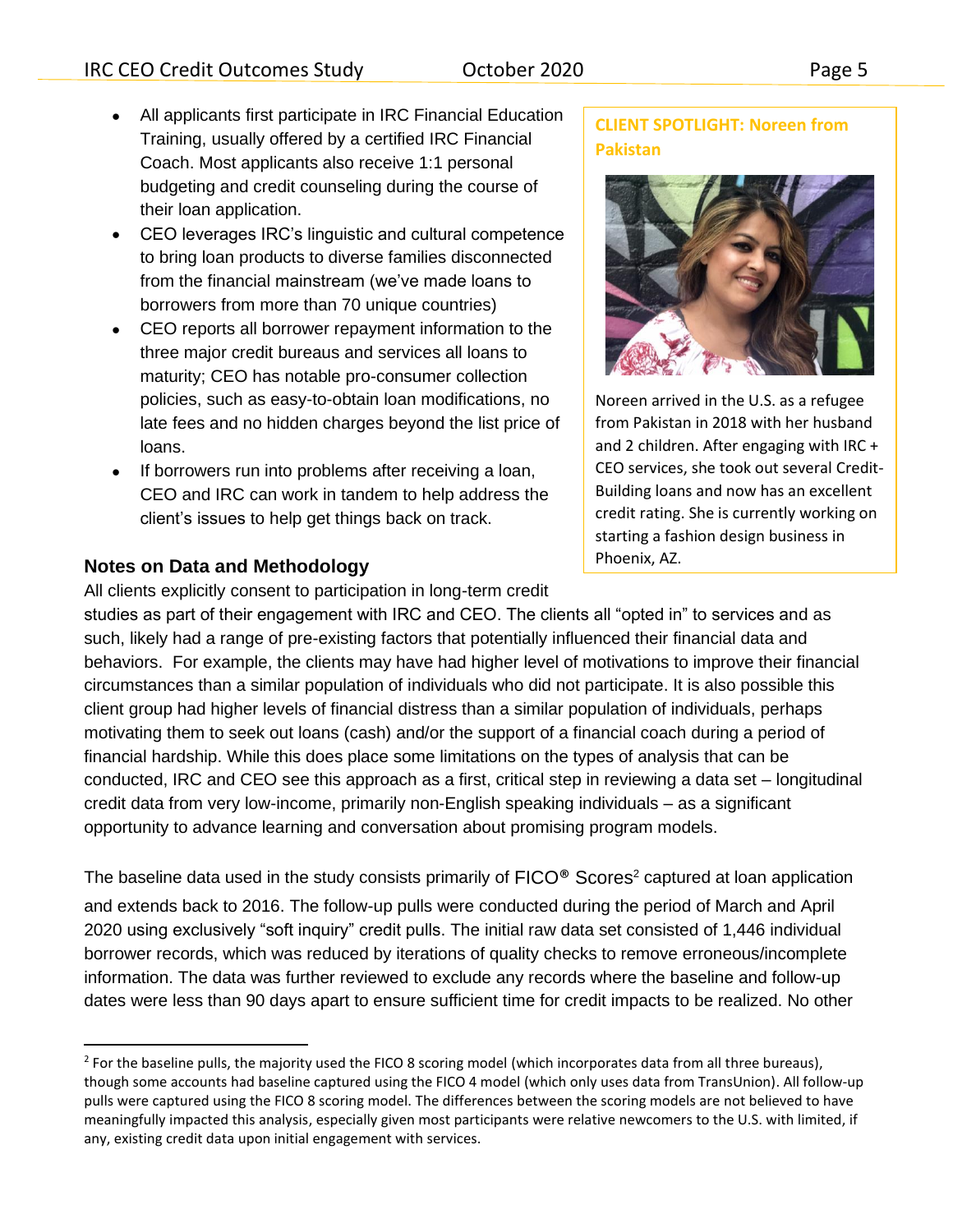filters or changes were applied. The final resulting data set consists of 1,234 records with clean baseline and follow-up data. Across all records, there was an average of **668 days** between baseline and follow-up FICO scores. Time between baseline and follow-up pulls was split largely evenly as highlighted in the chart to the right. As noted elsewhere in this study, outcomes across these groups were largely consistent regardless of length of time between credit pulls.

#### **Client Demographics**

Demographic data of the participants included in the data set reflect incredible diversity, while clearly highlight the underlying economic vulnerabilities of participants.

#### **Key Client Demographics**

| <b>Borrowers Represented in Data set</b> | 1,234       |
|------------------------------------------|-------------|
| Average Years in U.S. at 1st Loan        | 3.2         |
| <b>Average Household Size</b>            | 3.7         |
| % Entered U.S. under Humanitarian Status | 85.96%      |
| % Female                                 | 38.58%      |
| <b>Unique Countries of Origin</b>        | 66          |
| <b>Average Monthly Household Income</b>  | \$2,188.61  |
| % Low Income                             | 95.31%      |
| % Extremely Low-Income                   | 48.87%      |
| <b>Total Loan Amount Originated</b>      | \$2,632,596 |

Most clients entered the U.S. under a humanitarian immigration status (such as refugee or asylum-seeker) sometime over the past 10 years. Other clients include non-refugee immigrants and native-born Americans who enrolled in IRC's Financial Capability programs. Every participant in the study received at least one loan from CEO and Financial Education and Coaching support from IRC.

The clients live in one of the ten IRC-CEO locations participating in the study. Most clients were from the IRC in San Diego and Phoenix offices where CEO lending and IRC Financial Coaching has the most robust and longest-standing programs.





#### **Top-10 Countries of Origin**

| # Participants |
|----------------|
| 244            |
| 152            |
| 141            |
| 127            |
| 71             |
| 59             |
| 47             |
| 45             |
| 37             |
| 30             |
|                |

#### **Client Locations**

|                    |                | $%$ of         |
|--------------------|----------------|----------------|
| <b>IRC Office</b>  | # Of           | <b>Total</b>   |
| <b>Location</b>    | <b>Clients</b> | <b>Clients</b> |
| San Diego          | 467            | 38%            |
| Phoenix            | 418            | 34%            |
| Atlanta            | 99             | 8%             |
| New York           | 69             | 6%             |
| Oakland            | 59             | 5%             |
| Salt Lake          |                |                |
| City               | 34             | 3%             |
| Denver             | 31             | 3%             |
| Sacramento         | 28             | 2%             |
| Dallas             | 22             | 2%             |
| San Jose           | 7              | 1%             |
| <b>Grand Total</b> | 1234           | 100%           |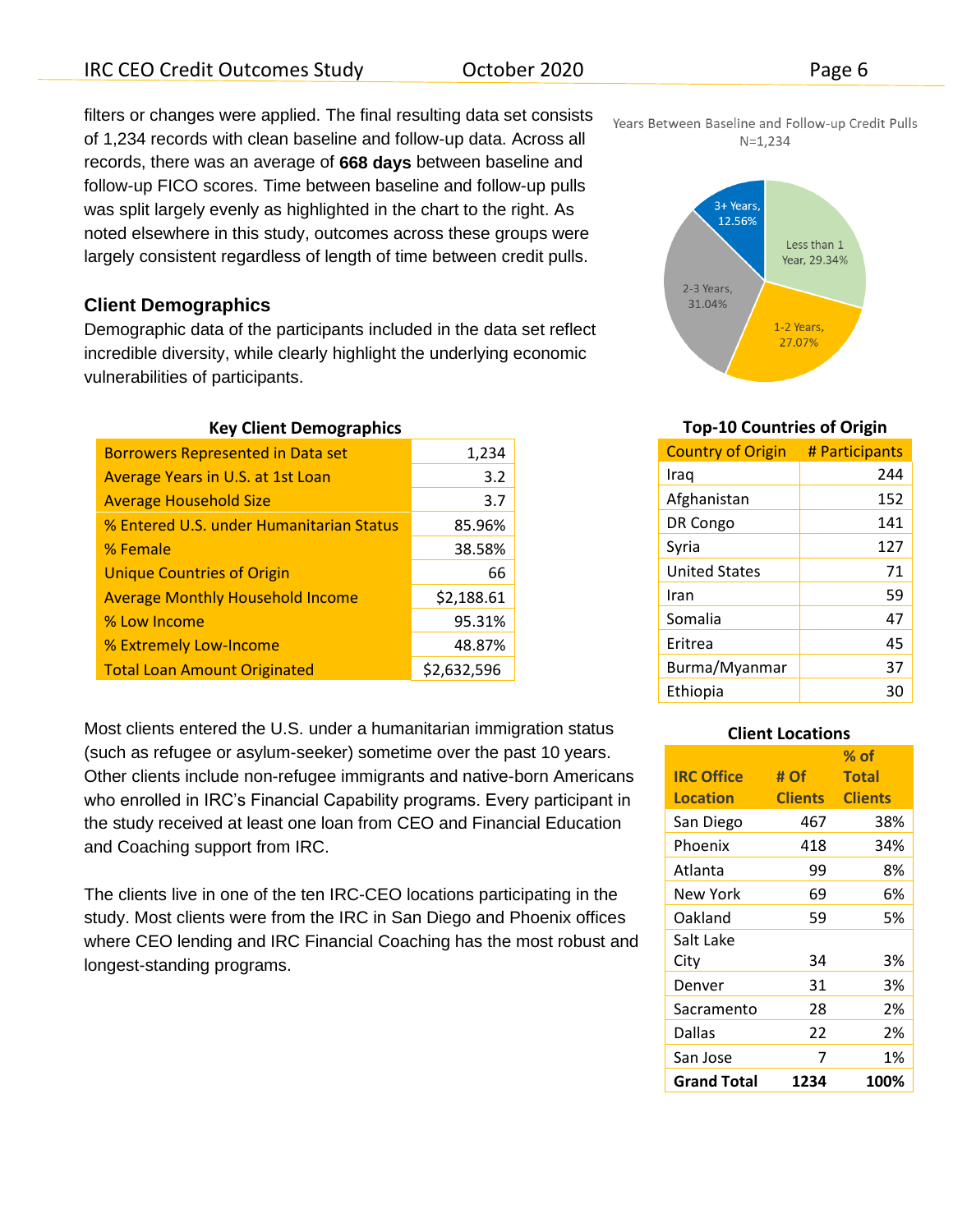#### **Results**

Evaluation of the data was conducted using three different methods.

**Score up or Down Analysis.** One analysis examines raw increase or decrease in FICO<sup>®</sup> score from baseline to follow-up and offers a simplistic "Up, Down or Unchanged" evaluation of participant credit scores.

Clients who started with 'insufficient credit for scoring' were included in the 'Score Up' category if their follow-up FICO® score was at least 600; anyone in this group who later established a FICO® score below 600 was classified as 'Score Down.' Of the 80 clients (6.48% of all borrowers in the study) who realized 'No Change' to their credit score, all but two started and ended with 'insufficient credit for scoring.'



Across all borrowers in the data set, 67.91% realized an increase in their FICO<sup>®</sup> score. Further analysis was conducted to filter results by the initial loan product and revealed consistent upward trends across loan types. While the majority of business loan recipients did see improved credit (58%) they were somewhat less likely to experience improved credit as compared to other loan types. Auto loan recipients were the most likely to see an increase in credit score, with 73% realizing an increase. Credit-Building loan recipients were the most likely to have 'no change' in their credit score (9.13%), likely a result of borrowers only taking a single credit-building loan without taking ongoing additional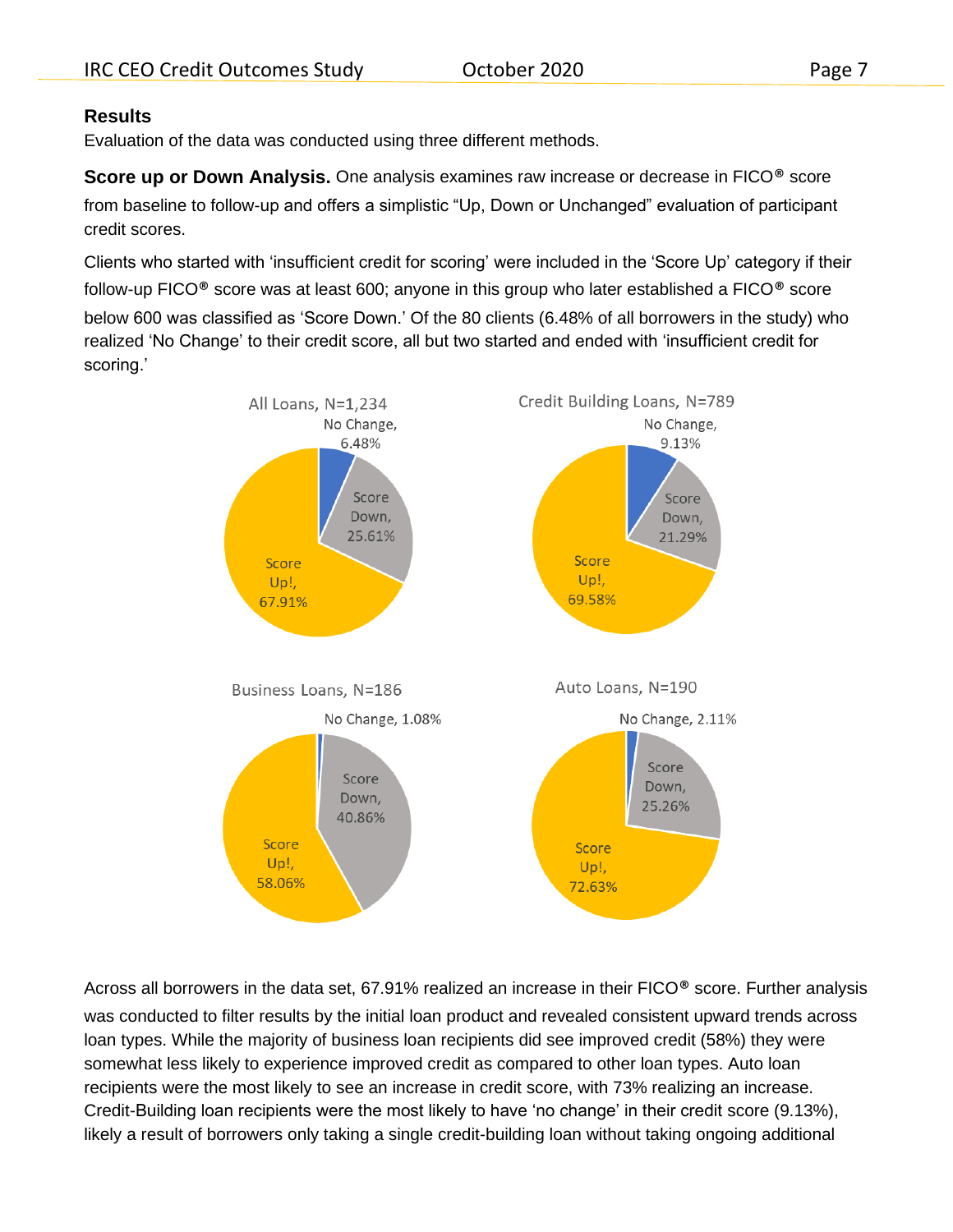steps to improve their credit rating. CEO's Credit-Building loan has a short duration, and without proactive steps to build or maintain a credit rating, scores will regress back to 'insufficient credit for scoring.'

This analysis clearly reflects positive trends in participant credit scores across all variables.

**Before and After Analysis.** A second analysis was conducted that began by labeling all scores as either "Good," "OK," or "Bad/No Credit" according to the score thresholds shown in figure to the right. The six score thresholds and the three overarching labels are based on common credit score thresholds used by mainstream lenders to make decisions about a) whether borrowers will get access to a credit product and b) what the cost (e.g. interest rate) of that

| <b>Credit Tiers Used in Analysis</b> |                     |  |
|--------------------------------------|---------------------|--|
| <b>GOOD CREDIT</b>                   | Over 720            |  |
|                                      | Between 680 and 719 |  |
|                                      | Between 640 and 679 |  |
| <b>OK CREDIT</b>                     | Between 600 and 639 |  |
| <b>BAD OR NO CREDIT</b>              | Insufficient Credit |  |
|                                      | Under 600           |  |

credit will be. For example, a score of 640 is generally good enough to qualify someone for a traditional mortgage.

The charts below offer a look at aggregate participants credit scores at baseline and follow-up.



## *N=1,234 Clients. 668 days average time between baseline and follow-up*

While 67% of participants had 'Bad or No" FICO at baseline, the follow-up results reflect only 29% were classified as such. More importantly, 62% of borrowers had achieved a 'Good' credit rating in the follow-up, as opposed to only 27% at baseline.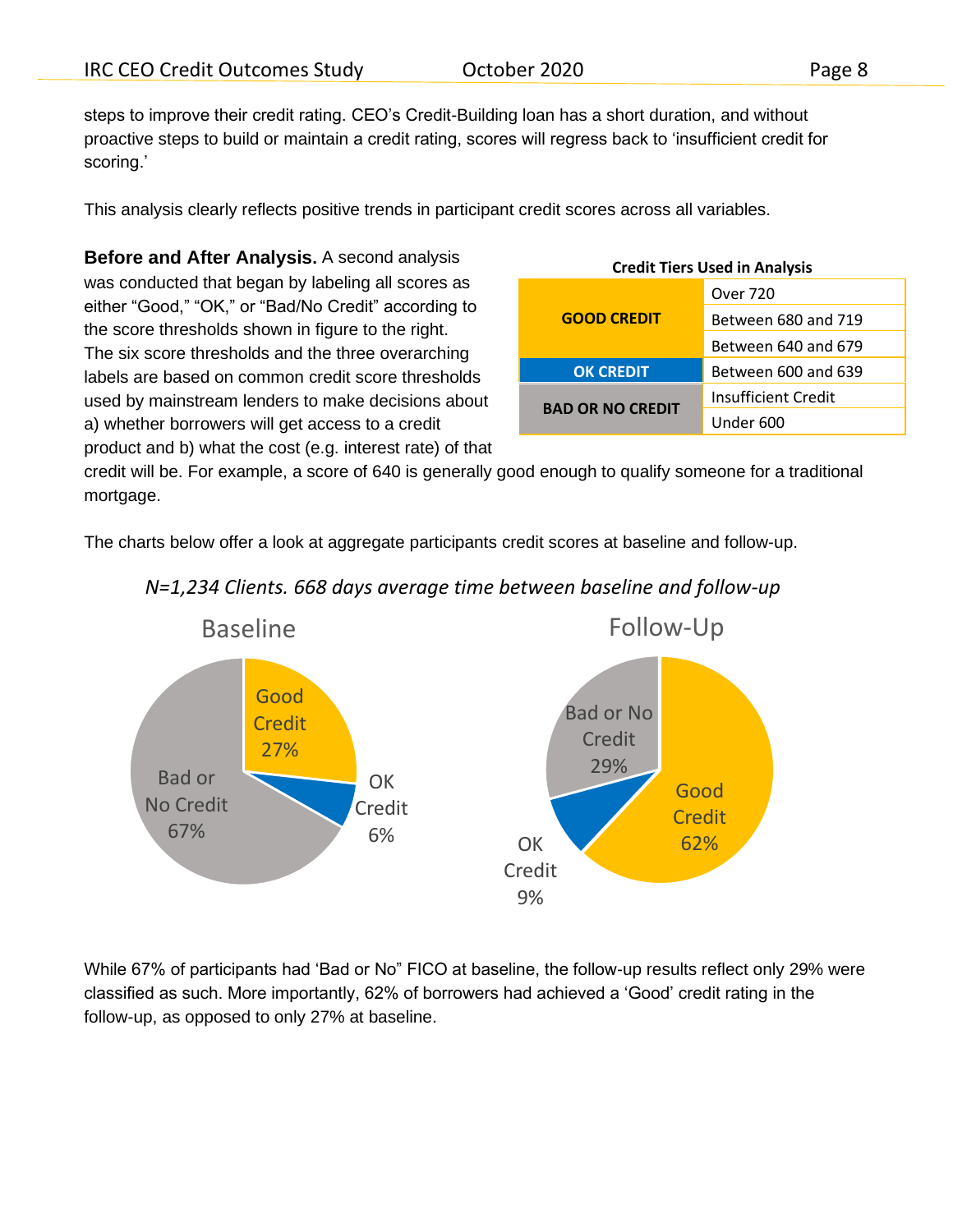### IRC CEO Credit Outcomes Study October 2020 Page 9

A review of length of time between baseline and follow-up credit pulls reveals no significant deviation in the allocation across the final credit tiers used in this analysis.

|                          | <b>Years Between Baseline and Follow-Up Credit Pulls</b> |           |           |          |  |
|--------------------------|----------------------------------------------------------|-----------|-----------|----------|--|
| <b>Final Credit Tier</b> | 1 Year                                                   | 1-2 Years | 2-3 Years | 3+ Years |  |
| <b>Good Credit</b>       | 62.43%                                                   | 61.08%    | 63.19%    | 60.00%   |  |
| <b>OK Credit</b>         | 8.84%                                                    | 9.28%     | 8.09%     | 9.68%    |  |
| <b>Bad or No Credit</b>  | 28.73%                                                   | 29.64%    | 28.72%    | 30.32%   |  |
| <b>Total</b>             | 100.00%                                                  | 100.00%   | 100.00%   | 100.00%  |  |

These results unambiguously reflect a

significant percentage of participants realized meaningful gains in credit rating after participation in IRC & CEO's model of financial capability programs and financial products, and that these gains in credit scores were **durable over time.**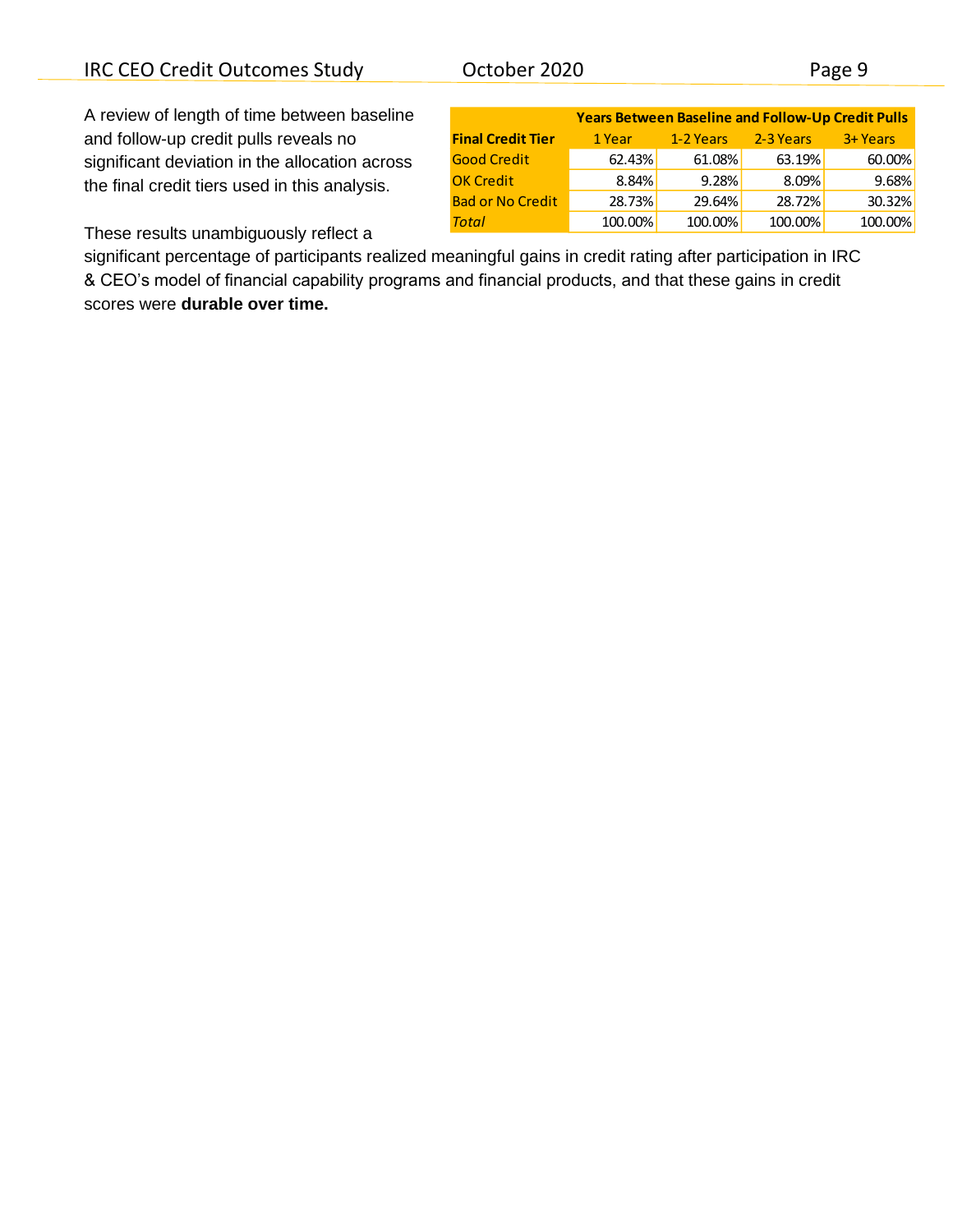**Change in Credit Tier Analysis.** The final analysis focused on changes in credit tiers for individual participants. Baseline and follow-up FICO® scores were classified in credit tiers and a comparative analysis conducted to identify whether the final credit tier represented an improvement, no change, or a decrease from the initial tier.

The results are consistent with those from other methods and reflect clear improvements in participant credit ratings. Overall, 83% of participants either successfully achieved a higher credit tier (56%) or maintained their initial credit tier (27%). Only 17% of participants realized a decrease into a lower tier of credit rating. Most notable are the 73% of borrowers who began with 'insufficient credit for scoring' successfully achieved at least a 600 or higher FICO® and 66% achieved a 'Good' credit rating of at least 640. Thirty percent successfully achieved the highest credit tier (720+).

#### **CLIENT SPOTLIGHT: Charles from Nigeria**



Charles arrived in the U.S. as a refugee from Nigeria in October 2019 with his wife and 4 children. After engaging with IRC + CEO services, he now has an auto loan from CEO and a good FICO score. His wife has since started building credit with her own CEO Credit-Building Loan. They both work fulltime, attend community college, and are saving to purchase a home in Dallas, TX.

|                       | <b>Beginning Credit Tier</b> |         |         |         |              |              |               |
|-----------------------|------------------------------|---------|---------|---------|--------------|--------------|---------------|
|                       | <b>Over</b>                  | $680 -$ | $640 -$ | $600 -$ | <b>No</b>    | <b>Under</b> |               |
| <b>Change in Tier</b> | 720                          | 719     | 679     | 639     | <b>Score</b> | 600          | <b>Totals</b> |
| # Improved            | $\overline{\phantom{0}}$     | 43.65%  | 43.20%  | 51.25%  | 73.42%       | 42.51%       | 56.00%        |
| # Maintained          | 72.15%                       | 19.05%  | 29.60%  | 18.75%  | 12.64%       | 57.49%       | 26.74%        |
| # Decreased           | 27.85%                       | 37.30%  | 27.20%  | 30.00%  | 13.94%       |              | 17.26%        |
| <b>Total Accounts</b> | 79                           | 126     | 125     | 80      | 617          | 207          | 1234          |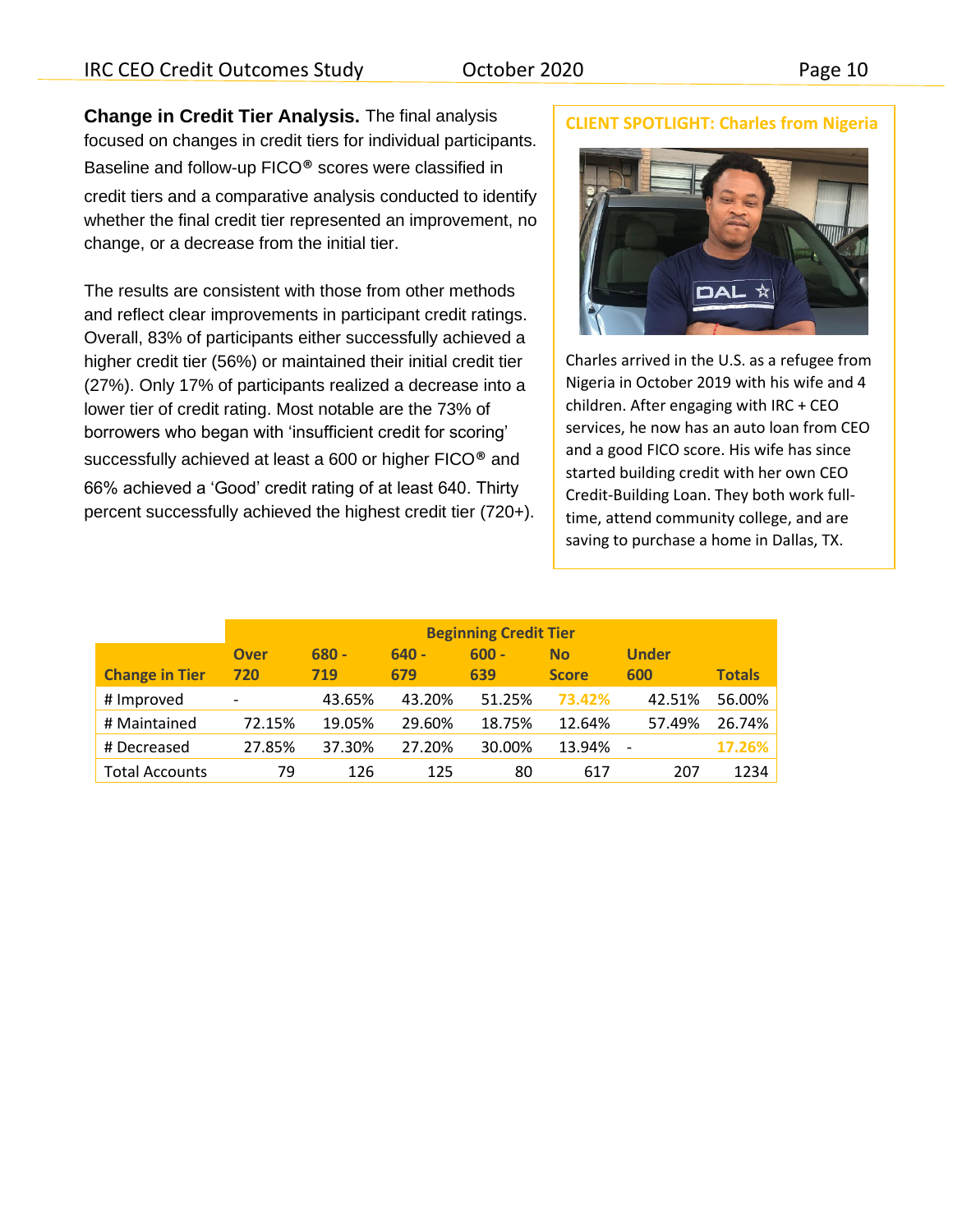## **Conclusions**

This long-term review of more than 1,000 participant credit histories across an average of 668 days from baseline to follow-up clearly suggests meaningful gains in participant credit ratings correlated to IRC and CEO's model. In turn, these increases in credit score directly support enhanced financial security for participants. Families with an established FICO® Score have additional options in case of an emergency, pay less for auto, consumer and home financing, pay less for insurance, are less likely to be required to put a deposit to activate a cell phone plan or utilities, have greater access to rental units (as most landlords screen tenants based on credit history) and have greater opportunities for employment.

Families with positive FICO have more options to deal with emergencies, pay less for financing, insurance & utilities; have greater access to rental units and better job opportunities.

Some top-level findings from this research include:

- **There is correlation between receiving Financial Coaching and Loan Products to longterm improvements in participant credit score.** All three types of analysis conducted in this study consistently point to a positive correlation between participants engaged in IRC and CEO's integrated model and resulting positive credit outcomes.
- **Clients with no credit score may realize stronger gains than other groups**. Our work corresponds with other recent findings $3$  on credit-building for low-income households in concluding clients without an established FICO® Score are most likely to realize strong gains in credit rating and rapid ascent into higher credit tiers in a short time.
- **Clients with already-negative FICO scores may be less likely to realize credit gains.** Among all starting "tiers", clients with a FICO® Score of under 600 were least likely among other groups to realize improvements in scores or credit tiers. The authors suspect this could be due to multiple factors, including more serious credit barriers that require more time and resources to address and psychological factors.
- **Participants with positive FICO® Scores (at followup) were in the U.S. for less time than those with more negative credit ratings.** The data revealed

| <b>Follow-up Credit Tier</b> | <b>Average Years</b><br>in the U.S. at<br><b>Baseline</b> |
|------------------------------|-----------------------------------------------------------|
| Over 720                     | 2.3                                                       |
| Between 680 and 719          | 3.2                                                       |
| Between 640 and 679          | 3.0                                                       |
| Between 600 and 639          | 4.1                                                       |
| Insufficient Credit          | 3.3                                                       |
| Under 600                    | 4.5                                                       |
| <b>All Tiers</b>             |                                                           |

participants in the highest tier of credit rating were in the U.S. for the least amount of time (an average of 2.3 years), whereas those in the lowest tier were in the U.S. the greatest amount of time (an average of 4.5 years).

<sup>&</sup>lt;sup>3</sup> U.S. Consumer Financial Protection Bureau, July 2020: [Targeting Credit Builder Loans](https://www.consumerfinance.gov/data-research/research-reports/targeting-credit-builder-loans/?utm_source=newsletter&utm_medium=email&utm_campaign=OCA&utm_term=July2020)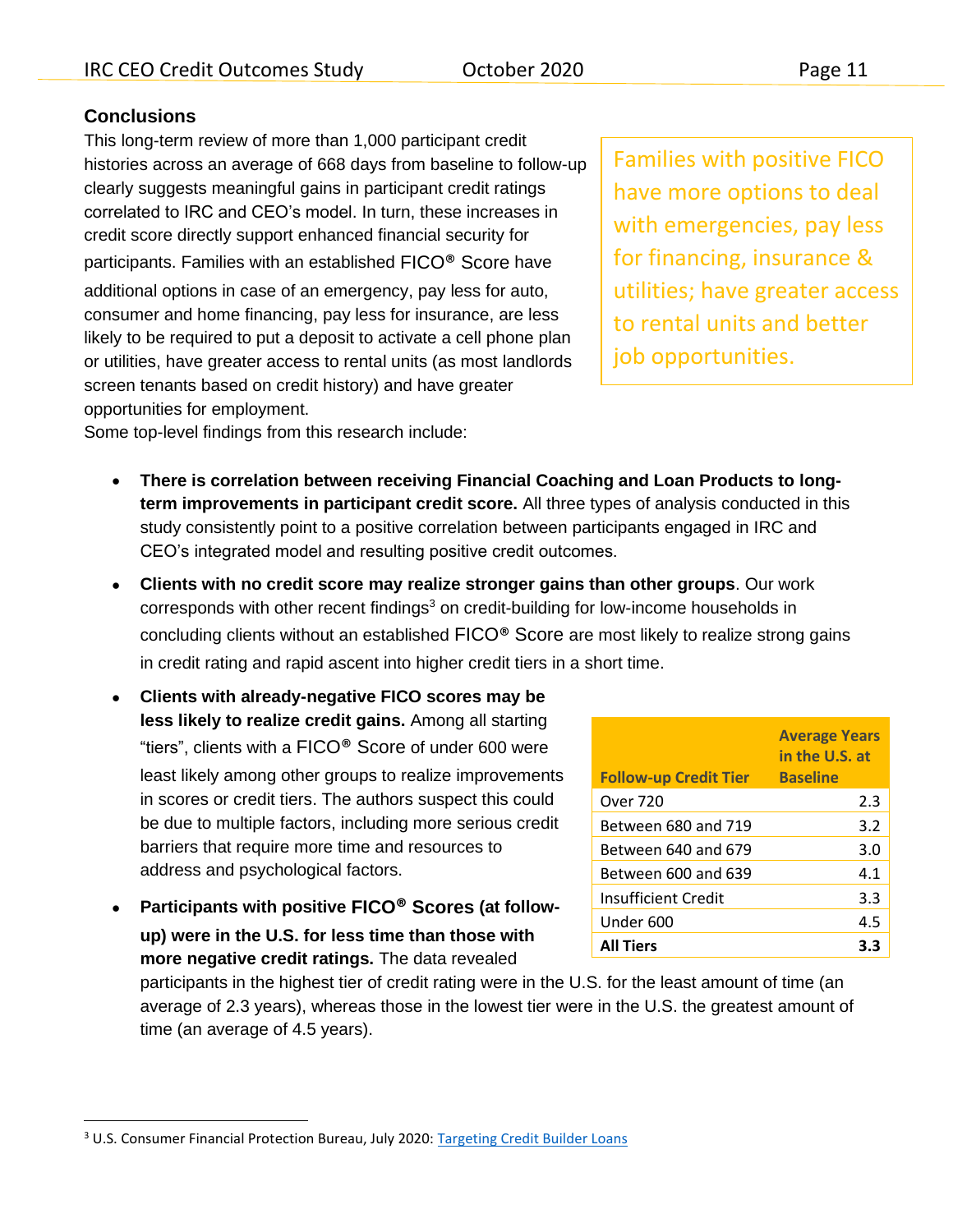While in the absence of more rigorous research, concrete causation between the credit outcomes and IRC + CEO's efforts cannot be definitively proven. The authors do believe the study is supportive of two overarching factors that have underscored our efforts:

1. **Bundling Financial Coaching + loan products offers compelling results that point to adoption of positive financial management behaviors by participants**. We feel neither coaching nor lending alone could have achieved the same level of outcomes found in this study– particularly when considering the average follow-up occurred 668 days after initial baseline data was captured. The long-term nature of the study suggests participants most of whom are new immigrants to the U.S. and likely did not have an understanding of the complex U.S. financial system upon their arrival – have consistently and successfully taken intentional steps to proactively manage their credit rating, and in turn, have improved their overall financial security. This behavior change cannot be explained by CEO's loans alone, and clearly underscores the importance of linking Financial Capability programming to lending. In turn, the presence of CEO loan products serves to incentivize engagement with Financial Coaching, and it is unlikely this level of volume and engagement in

**CLIENT SPOTLIGHT: Hogr from Iraq**



Hogr arrived to the U.S. as a refugee in November 2019. After engaging with IRC + CEO services, he now has a very good credit rating and personal vehicle financed by CEO that makes the daily 30 mile commute to his job in San Diego possible. In addition to working, he is also studying coding to advance his career and financial security.

Financial Capability would have been realized without requiring participation as a pre-condition for loan application. Financial Capability Programs + integrated loan products have promise for impacts far beyond what each could achieve alone.

- 2. **Early intervention for new Americans can offer compelling ROI.** Early intervention with new Americans has real potential to help even low-income newcomers rapidly and durably establish credit and in-turn, ease their climb up the economic ladder. Simply spending time in the U.S. doesn't automatically build good credit; indeed the data suggests new Americans, especially those who struggle in low-wage jobs and are financially vulnerable – may well find themselves impacted by the same factors that make low-income Americans more likely to have bad credit<sup>4</sup>. Multiple findings in our study are supportive of the benefits of early intervention for refugees and immigrants, including:
	- $\circ$  All immigrants enter the U.S. without a FICO<sup>®</sup> score; this was the same group for whom credit outcomes were most positive in our study
	- $\circ$  Those with the highest follow-up FICO<sup>®</sup> scores were in the country the shortest amount of time
	- o Those with the lowest tier of follow-up FICO® scores were in the country for the longest amount of time

<sup>4</sup> U.S. Federal Reserve, August 2018: [Are Income and Credit Score Highly Correlated?](https://www.federalreserve.gov/econres/notes/feds-notes/are-income-and-credit-scores-highly-correlated-20180813.htm)